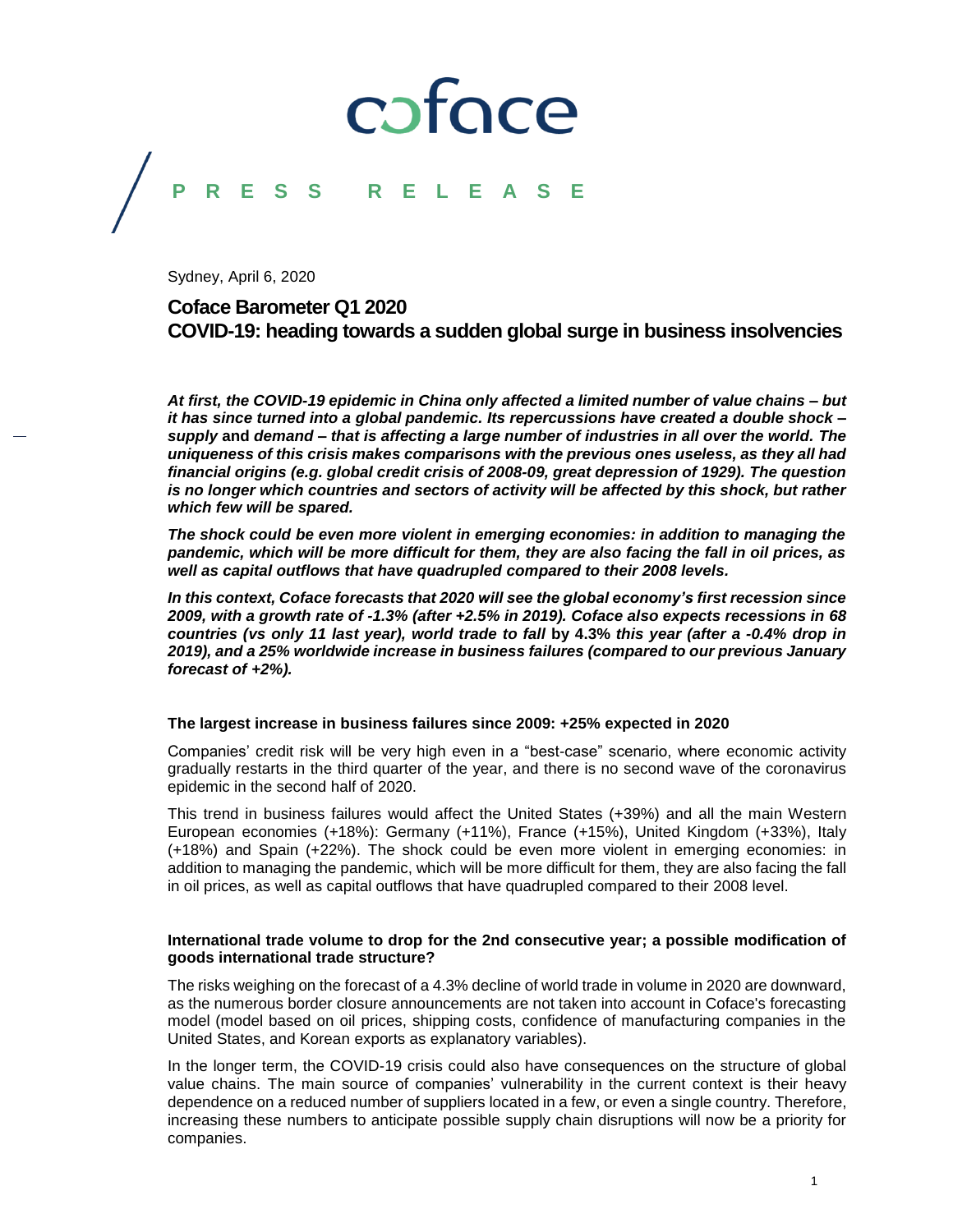## coface

### **P R E S S R E L E A S E**

#### **Most sectors affected, although some are spared**

For businesses, the sudden confinement measures taken by governments in more than 40 countries to stem the expansion of the COVID-19 virus, representing over half of the world's population, have had immediate consequences.

These measures have resulted in a supply shock unlike any observed during previous major crises. The initial shock was not due to a financial crisis, but related to the real economy: people cannot work, and companies are experiencing disruptions to intermediate goods supply.

Tourism, hotels, restaurants, leisure, and transport are badly affected, as are almost all specialised distributions segments and most of the manufacturing sectors (excluding the agri-food industry). Other service sectors have been much less affected: telecommunications, water, and sanitation, to name a few.

Accompanied to this supply shock is an equally brutal demand shock. Many consumers are cancelling or postponing their expenditure on goods and services. In addition, household confidence is being weakened by the impact of confinement.

Durable consumer goods such as vehicles will likely be among the most punished by this shock. Other expenses, such as textiles and clothing, as well as electronics, are also likely to be reduced to almost zero.

At the other end of the spectrum, the consumption of agri-food and pharmaceutical products might actually benefit from this exceptional situation.

#### **The pandemic's political consequences**

The most obvious consequence of the pandemic in the short term is the exacerbation of existing geopolitical tensions.

The risk of a new wave of protectionist measures, targeting particularly the key sectors of the new health and economic order (e.g. limiting exports of agri-food and/or pharmaceutical products, deemed vital) cannot be excluded. The continuation of the US-China "trade war" targeting strategic sectors, notably electronics, also remains a possibility. This could be reinforced by the presidential campaign in the United States, and/or by the event of rising in social protests in one of these two countries.

[Click here for the full Coface Q1 2020 Barometer](https://www.coface.com/News-Publications/Publications/Country-Sector-Risk-Barometer-Q1-2020-Quarterly-Update)

#### **MEDIA CONTACT**

Aimee WENG: +61 (0)2 8235 8615

#### **Coface: for trade**

With over 70 years of experience and the most extensive international network, Coface is a leader in trade credit insurance and adjacent specialty services, including Factoring, Debt Collection, Single Risk insurance, Bonding and